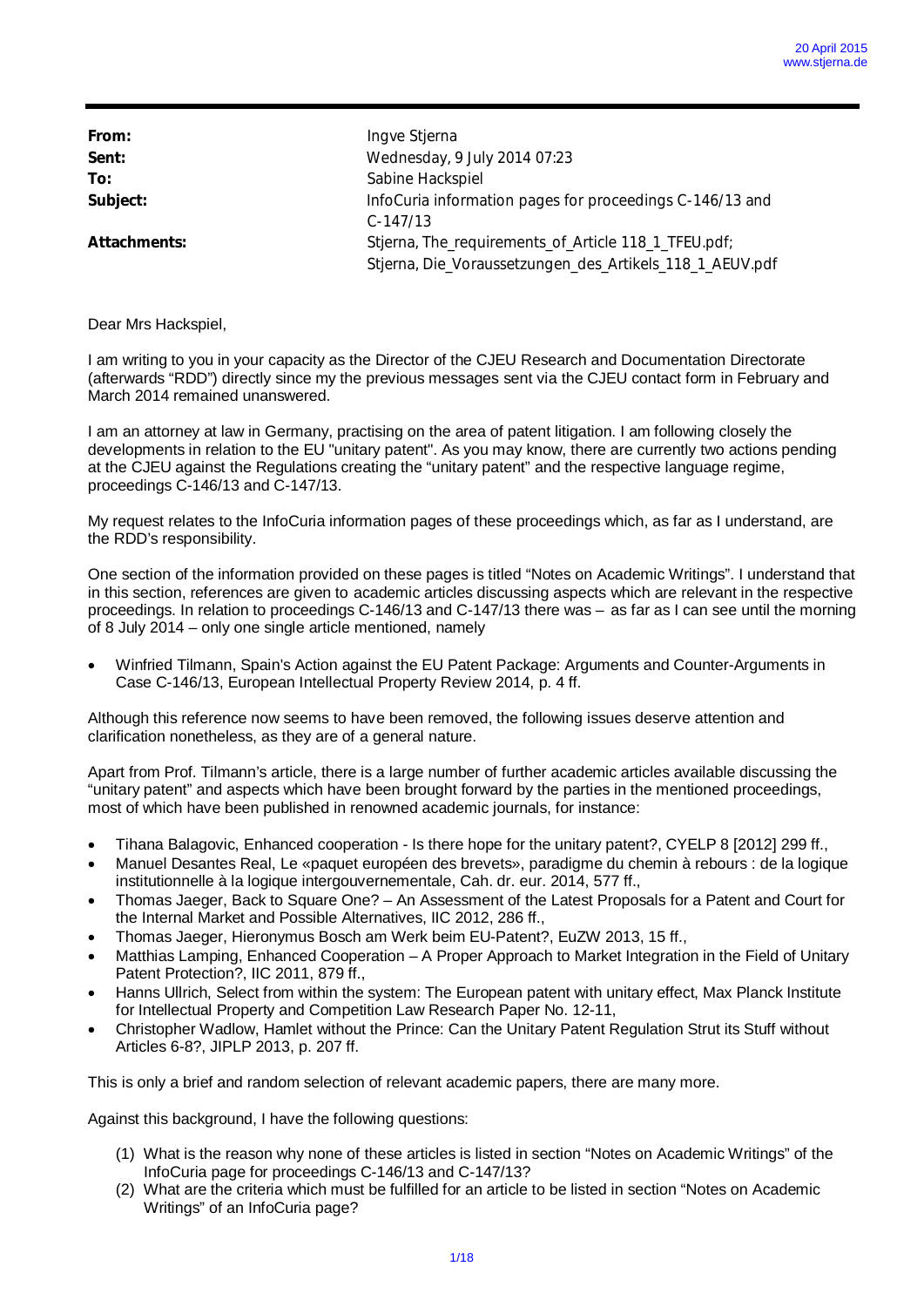(3) How is the decision made to list an article in the "Notes on Academic Writings" section of an Info Cuitana.de page? Does this follow some sort of formalized process and if so, how is this process structured?

20 April 2015

Furthermore, the article by Prof. Tilmann from the European Intellectual Property Review (afterwards "EIPR") 2014 which, until very recently, was cited as the only reference on the InfoCuria page of proceedings C-146/13 and C-147/13 has been published in January 2014. Prior to its listing, there was a citation of one other article by a Dutch author and written in Dutch language (I do not remember the author's name and the article's title) on the InfoCuria page of both proceedings. This was subsequently removed and replaced by Prof. Tilmann's paper almost immediately after its publication in EIPR.

This raises the following questions:

- (4) What is the reason why Prof. Tilmann's article was put on the InfoCuria pages of proceedings C-146/13 and C-147/13 so quickly after its publication while other relevant articles remain unmentioned even months and years after their publication?
- (5) Why was the reference to the previously listed Dutch article removed from "Notes on Academic Writings" instead of leaving it listed as an additional source of information?

As to the backgrounds of Prof. Tilmann's mentioned article in EIPR, are you aware of the fact that this is a paper which seems to have been commissioned by the German Federal Ministry of Justice, involving the disclosure of confidential court documents to Prof. Tilmann and their public discussion in said article? This is indicated by statements from both Prof. Tilmann and the responsible person from the German Federal Ministry of Justice, cf. my attached article addressing this issue (p. 1, cipher II.). As Prof. Tilmann's article strongly argues that the actions in proceedings C-146/13 and C-147/13 should be dismissed, further questions arise:

- (6) Do you regard it as appropriate to list on the InfoCuria pages an article which has seems to have been written "undercover" on behalf of a party to the proceedings and is therefore likely biased in favor of this party?
- (7) If so, would you not see this as a problem with regard to the public's trust in the impartiality of the European Court of Justice that its RDD has no problem with referring interested persons to articles which are putting forward government positions, disguised as neutral academic statements?
- (8) Against all the aforementioned circumstances, is it a coincidence that of the large number of available articles on topics discussed in proceedings C-146/13 and C-147/13 the only reference cited on the InfoCuria pages for these proceedings was, until very recently, one – maybe even the only one – strongly advocating that the actions should be dismissed?

I apologize for the length of this message and for the number of questions raised in it. As mentioned at the beginning, I have tried to get some of them clarified in the past in two e-mail requests sent to the CJEU Administration via the general contact form at http://curia.europa.eu on 13 February and 2 March 2014, which were not replied to.

I would be grateful if you could assist me on the issues raised and let me know the RDD's answers to the mentioned questions which, I hope, may help to better understand the reasons for at least some of the mentioned incidents.

With kind regards Ingve Stjerna

--------------------------------------------------------------------------------- Dr. Ingve Björn Stjerna, LL.M. (Gewerbl. Rechtsschutz) Rechtsanwalt Fachanwalt für gewerblichen Rechtsschutz, Certified Specialist for Intellectual Property Law

Düsseldorf, Germany T ++49 211 985 95 946 www.stjerna.de post@stjerna.de

Linked in Profil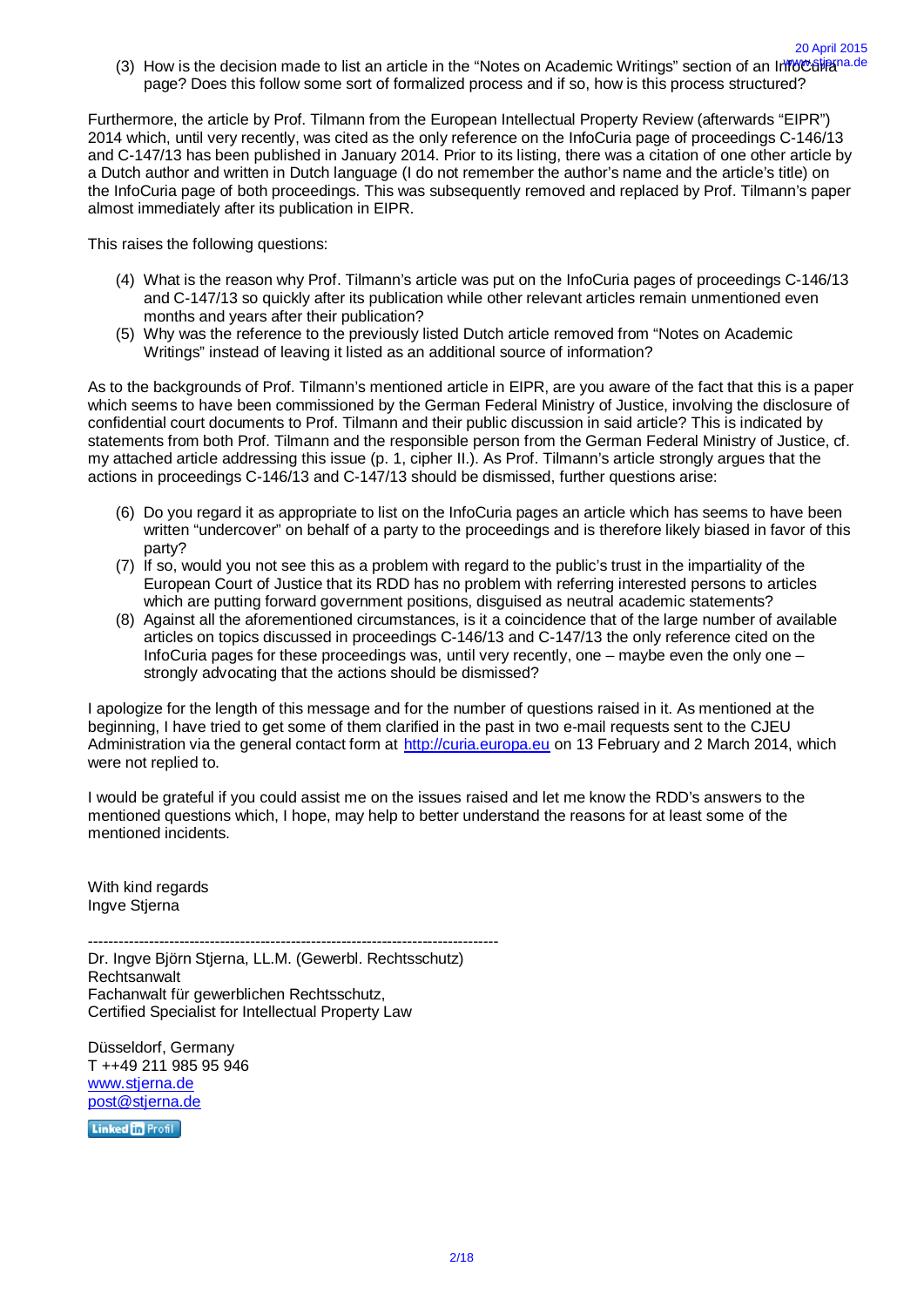**From:** Sabine Hackspiel Sent: **Friday, 11 July 2014 17:45** To: Ingve Stjerna Subject: Subject: RE: InfoCuria information pages for proceedings C-146/13 and C-147/13 **Attachments:** Dr Stjerna.pdf

Dear Dr. Stjerna, Please find enclosed a reply to your message. Best regards

Sabine Hackspiel **Director** Research and Documentation Court of Justice of the European Union L 2925 Luxembourg Tel. e-mail: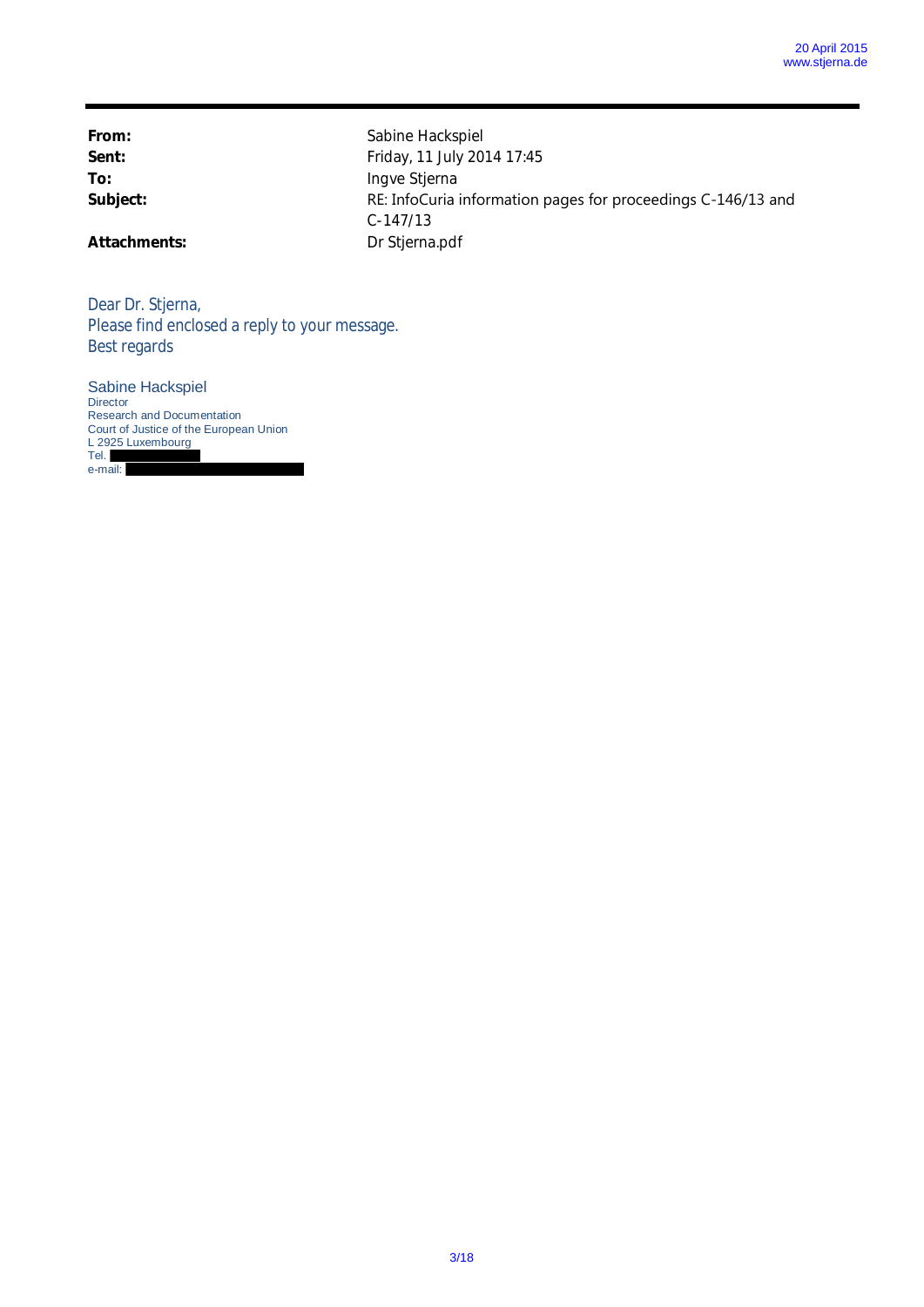

UROPOS SAJUNGOS TEISINGUMO TEISMAS AZ EURÓPAI UNIÓ BÍRÓSÁGA **IL-OORTI TAL-GUSTIZZJA TAL-UNJONI EWROPEA** HOF VAN JUSTITIE VAN DE EUROPESE UNIE TRYBUNAŁ SPRAWIEDLIWOŚCI UNII EUROPEJSKIEJ TRIBUNAL DE JUSTIÇA DA UNIÃO EUROPEIA

SÚDNY DVOR EURÓPSKEJ ÚNIE

EUROOPAN UNIONIN TUOMIOISTUIN

SODIŠČE EVROPSKE UNIJE

EUROPEISKA UNIONENS DOMSTOL

CURTEA DE JUSTITIE A UNIUNII EUROPENE

**20 April 2015** www.stierna.de

**LUXEMBOURG** 

SOUDNÍ DVŮR EVROPSKÉ UNIE DEN EUROPÆISKE UNIONS DOMSTOL GERICHTSHOF DER EUROPÄISCHEN UNION EUROOPA LIIDU KOHUS ΔΙΚΑΣΤΗΡΙΟ ΤΗΣ ΕΥΡΩΠΑΪΚΗΣ ΕΝΩΣΗΣ COURT OF JUSTICE OF THE EUROPEAN UNION COUR DE JUSTICE DE L'UNION EUROPÉENNE CÚIRT BHREITHIÚNAIS AN AONTAIS EORPAIGH CORTE DI GIUSTIZIA DELL'ENIONE ELIROPEA **EIROPAS SAVIENÍBAS TIESA** 

TRIBUNAL DE JUSTICIA DE LA UNIÓN EUROPEA

Directorate of **Research and Documentation** 

Herrn Rechtsanwalt Dr. Ingve Björn Stjerna, LL.M. Düsseldorf, Germany

Friday 11<sup>th</sup> July 2014

Dear Doctor Stjerna,

Thank you very much for the interest shown in the operation of the Court of Justice's website.

In your e-mail of July  $9<sup>th</sup>$  you raise a number of questions concerning the availability of notes to the Court's cases in that site which I would like to answer.

First of all, let me confirm that, as you point out, whereas the responsibility for the information featuring in the Court's website is shared between several of its services (depending on the nature of the information at issue), the information regarding notes to its cases which may be found there indeed falls within my Directorate's responsibility.

Your e-mail contains a list of articles on the unitary patent published in well-known academic journals. You ask, in that context, why none of those articles features in the section 'notes on academic writings' of the infoCuria page for cases C-146/13 and C-147/13. The explanation for this is simple and pertains to the very logic which underlies the aforementioned section of the infoCuria page. This is not conceived as aiming to cover exhaustively all writings (or even the most relevant ones) on the subject of the case under which they feature but rather only those specifically dealing with the case concerned. There is indeed a crucial distinction made between, on the one hand, such notes focusing on given cases and more general articles, which may be found through the Court's library catalogue, which is also available online. This is the case, for that matter, with most of the articles mentioned in your list.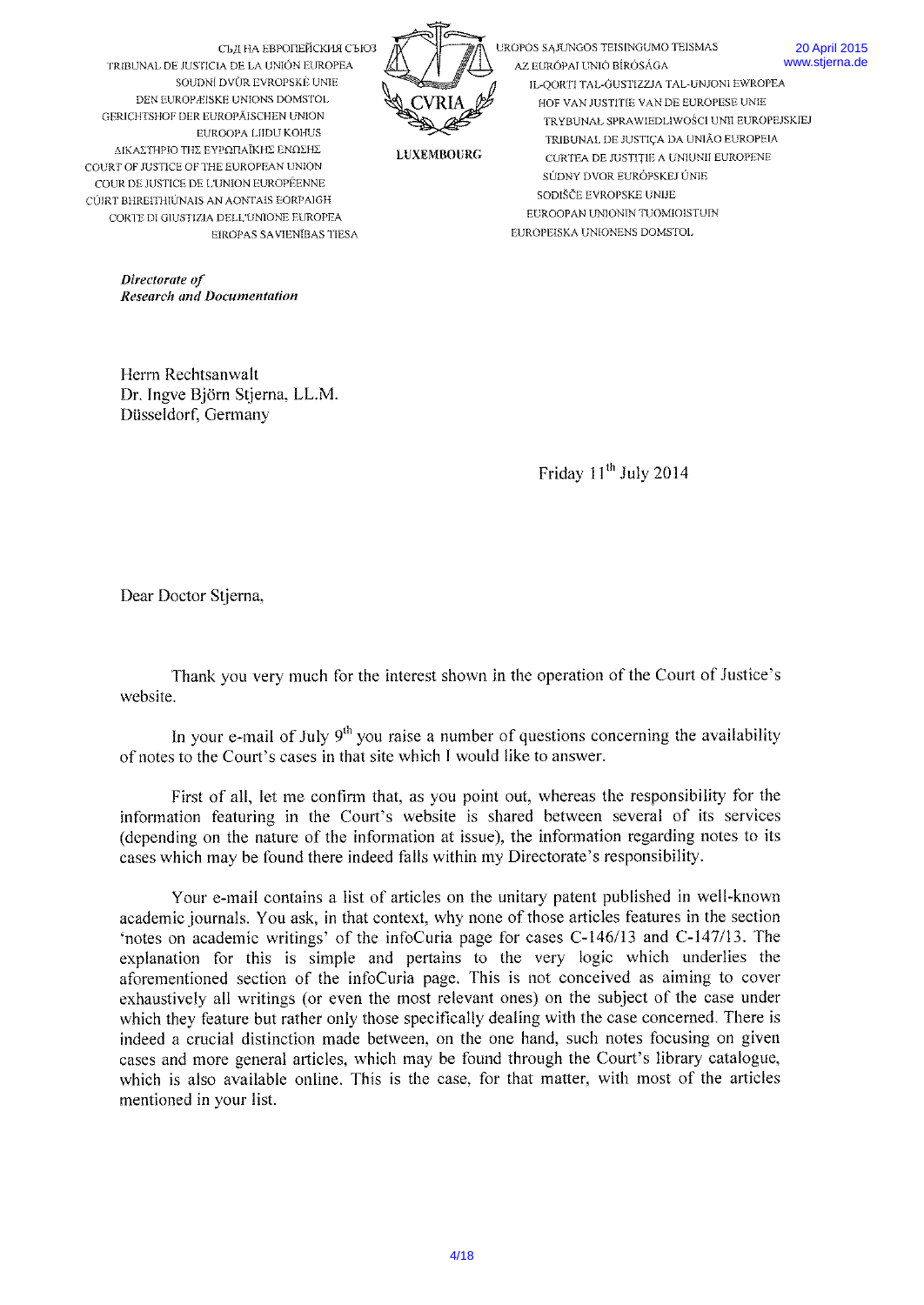This addresses, <sup>I</sup> believe, the second and third questions in your e-mail. To be listed in the section 'notes on academic writings' of the Court's website, an article must, in tact, constitute <sup>a</sup> doctrinal note focusing specifically on <sup>a</sup> case (or set of cases) before the Court. Pieces which do not meet this condition are treated as full-fledged articles and feature instead in the Courts' library catalogue. Each time <sup>a</sup> new issue of <sup>a</sup> periodical arrives to the Court and is examined for the purposes of identifying relevant new articles or notes on EU law, this choice is made. Only <sup>p</sup>ieces identified prima facie as dealing specifically with <sup>a</sup> case (or set of cases) before the Court are referenced in the section 'notes on academic writings' in infoCuria. This also answers the fourth question in your e-mail.

You ask, in addition, why is it that the reference to an article in Dutch was removed from 'notes on academic writings' and replaced by the one by Prof. Tilmann, subsequently removed as well. We have found no trace of <sup>a</sup> Dutch article on the cases at issue having ever been in infoCuria. As for the <sup>p</sup>iece by Prof Tilman, it was considered appropriate to remove it from the website, However, following its initial removal, it recently reappeared on the Court's website for <sup>a</sup> short period. This was due to <sup>a</sup> technical problem which has now been solved and the reference suppressed.

As regards, finally, questions <sup>6</sup> to <sup>8</sup> in your e-mail, <sup>I</sup> thank you for your remarks but assure you that the selection of articles featuring in the section 'notes on academic writings' of infoCuria is conducted on the basis of purely objective criteria. As for the concerns you express, <sup>I</sup> believe the explanations <sup>g</sup>iven above show there is no inference to be drawn from the presence or absence of any given piece of writing on the Court's website. The suppression of Prof. Tilman's note from infoCuria illustrates this, I believe, clearly enough.

Hoping this set of considerations might clarify the different points raised in your <sup>e</sup> mail. I remain, with best regards.

Yours sincerely



Sabine Hackspiel Director Research and Documentation Directorate

| <b>TELEFAX:</b> |  |
|-----------------|--|
|                 |  |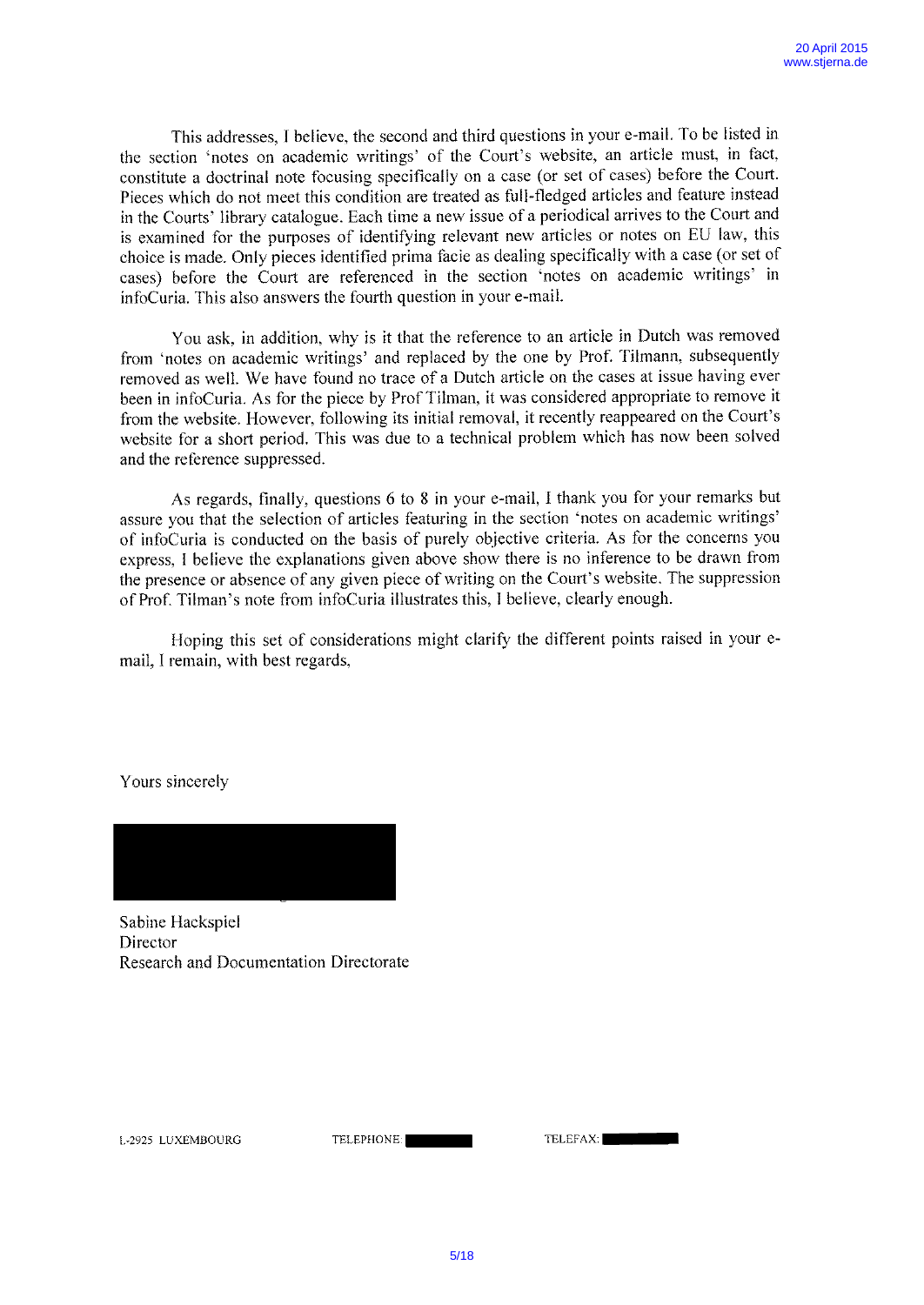| From:    | Ingve Stjerna                                                |
|----------|--------------------------------------------------------------|
| Sent:    | Friday, 18 July 2014 13:18                                   |
| To:      | Sabine Hackspiel                                             |
| Subject: | RE: InfoCuria information pages for proceedings C-146/13 and |
|          | $C-147/13$                                                   |

thank you very much for your reply of 11 July 2014 (afterwards "your letter") which helps to better understand some of the issues in question. Having studied your letter in detail, some further points have arisen on which I would like to ask for your comment:

In relation to questions (1) to (3) in my e-mail below, you indicate that it was not the purpose of section "Notes on Academic Writings" of the InfoCuria page to list there the most relevant articles dealing with aspects which play a role in the case in question, but that it was only for those articles "specifically dealing with the case concerned" and constituting "a doctrinal note focusing specifically on a case (or set of cases) before the Court."

(1) Against this background, is my understanding correct that in order to be eligible for a listing in section "Notes on Academic Writings", an article must expressly have as a subject the proceedings in question? If so, are there any further requirements as to the contents of such an article, e. g. does it have to discuss the arguments raised in these proceedings? What are the properties establishing the character as a "doctrinal note" as you call it?

In your letter, you further say that there was no trace that the Dutch article I mentioned in my e-mail below was ever listed in the "Notes on Academic Writings" sections of the pages in question. One would expect that the system feeding the InfoCuria pages has a file history (or some sort of other record) documenting any changes made to the information displayed there.

(2) Assuming that this is the case, is my understanding correct that your records show that apart from Prof. Tilmann's article in EIPR 2014, 4 ff., no other reference(s) was/were ever listed in section "Notes on Academic Writings" of the InfoCuria pages for proceedings C-146/13 and C-147/13?

As regards said article by Prof. Tilmann, you explain in your letter that it was considered appropriate to remove it from the website.

(3) Why was this article suddenly considered inappropriate after the decision had been made to list it, the latter indicating that it was initially regarded as perfectly fit for purpose?

As a final point, you indicate in your letter that Prof. Tilmann's article was removed, then reappeared on the InfoCuria pages for a short time, before it was finally "suppressed".

(4) Could you please tell me the exact date on which the article was initially put on the InfoCuria page for proceedings C-146/13 and C-147/13 for the first time? When was it removed from there/"suppressed" for the first time?

Again, thank you very much for the valuable feedback you have provided so far and for the time you have taken to explain the structure underlying the information displayed on the InfoCuria pages. I would be grateful for your additional input on the aforementioned aspects, hoping that this will help to overcome the few remaining uncertainties.

Have a good weekend, Ingve Stjerna

--------------------------------------------------------------------------------- Dr. Ingve Björn Stjerna, LL.M. (Gewerbl. Rechtsschutz) **Rechtsanwalt** Fachanwalt für gewerblichen Rechtsschutz, Certified Specialist for Intellectual Property Law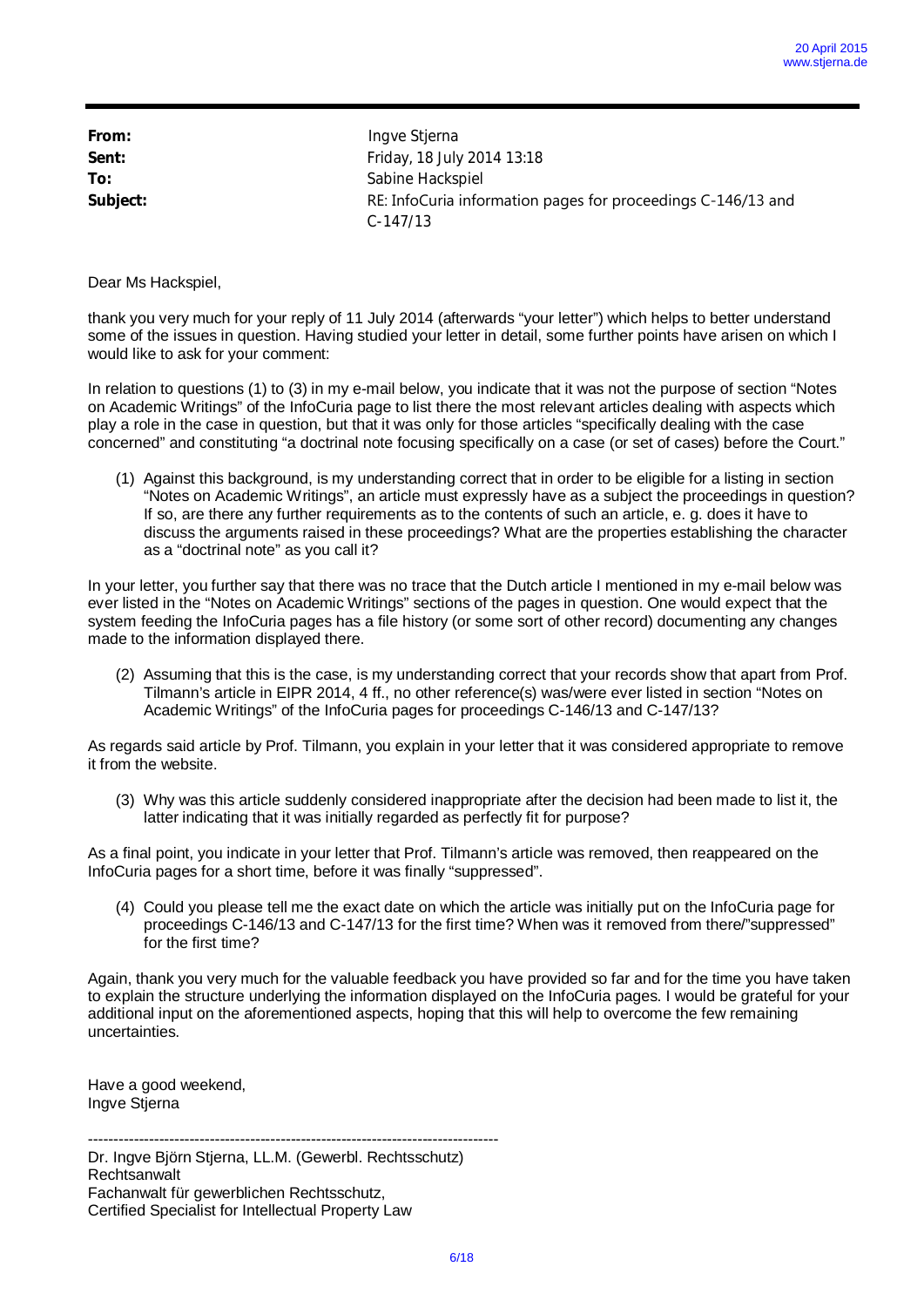| From:    |  |
|----------|--|
| Sent:    |  |
| To:      |  |
| Subject: |  |

**From:** Ingve Stjerna **Sent:** Tuesday, 5 August 2014 07:58 **To:** Sabine Hackspiel **Subject:** RE: InfoCuria information pages for proceedings C-146/13 and C-147/13

## Dear Ms Hackspiel,

Could you kindly let me know when I can expect your reply to my message below? In your letter of 11 July 2014, you have confirmed that the issues in question fall within the competence of the Research and Documentation Directorate, so you should be in a position to address them.

In view of the current holiday season, I will wait for your feedback for some more days.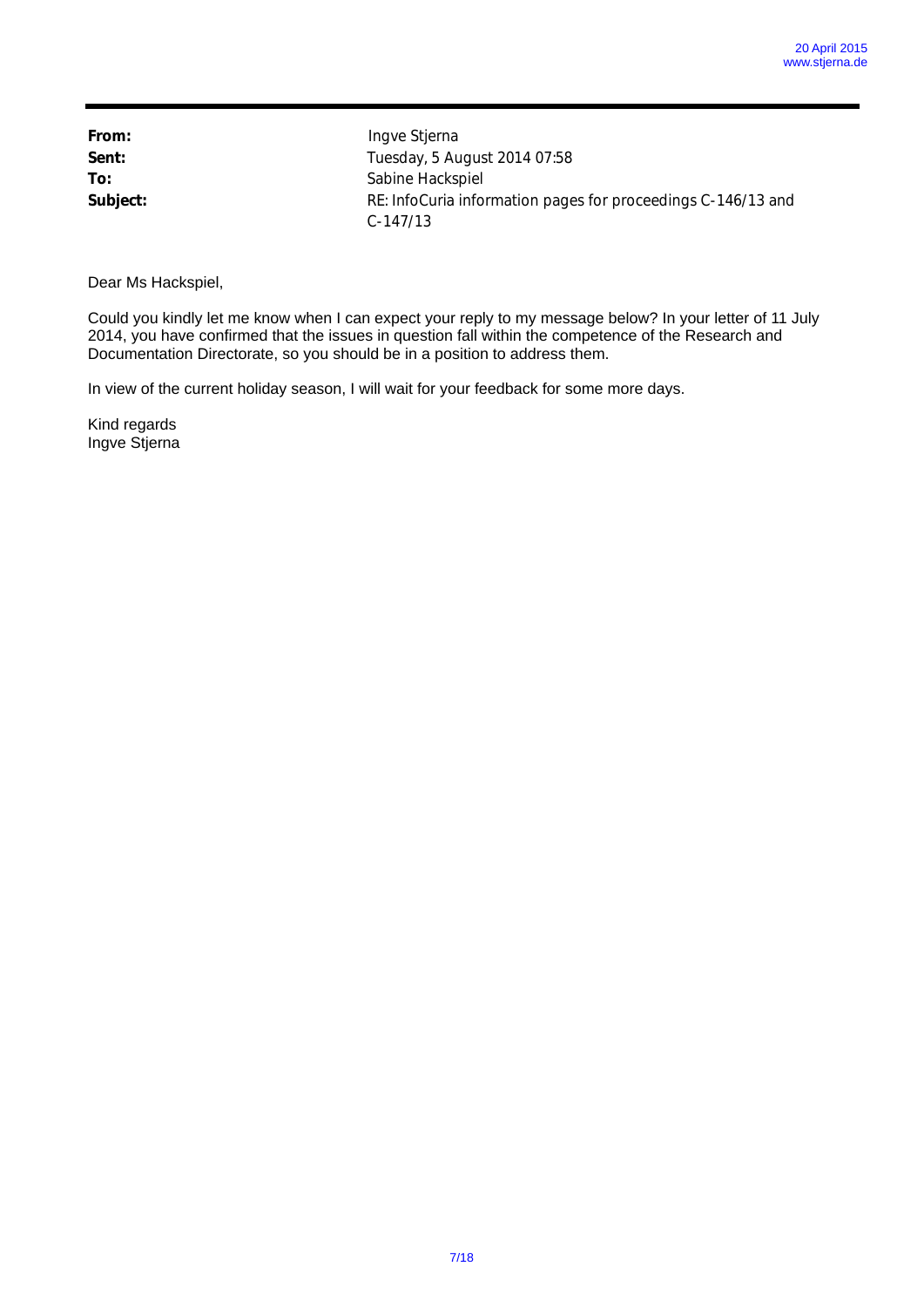| From:    | Sabine Hackspiel                                             |
|----------|--------------------------------------------------------------|
| Sent:    | Wednesday, 20 August 2014 19:42                              |
| To:      | Ingve Stjerna                                                |
| Subject: | RE: InfoCuria information pages for proceedings C-146/13 and |
|          | $C-147/13$                                                   |

Dear Dr. Stjerna,

I regret that, due to the absence of different colleagues at this time of the year, a reply to your message of July 18 will be given in early September. Thank you for your understanding Best regards

Sabine Hackspiel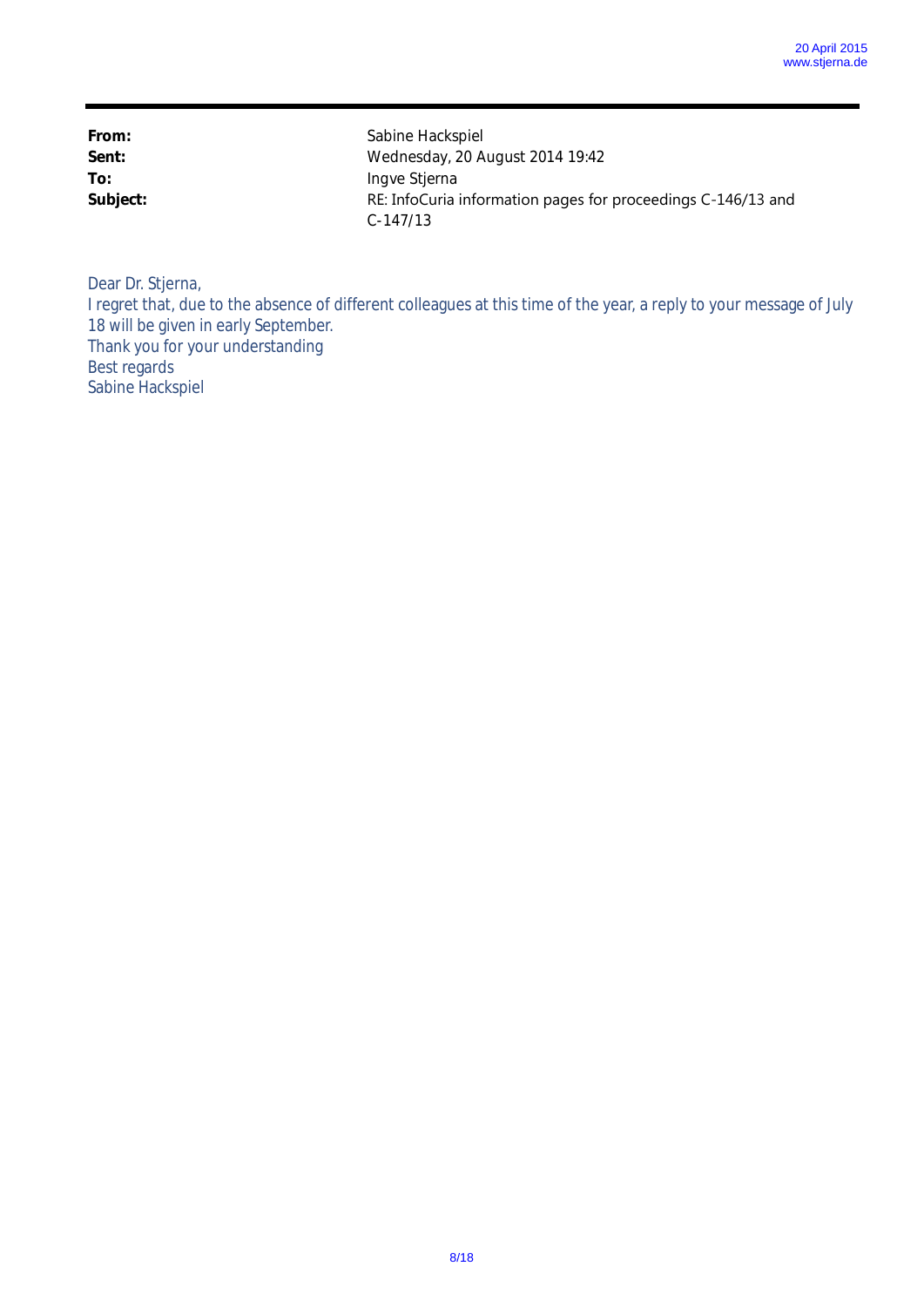**From:** Sabine Hackspiel Sent: Sent: **Friday, 12 September 2014 19:57** To: **Ingve Stjerna** Subject: Subject: RE: InfoCuria information pages for proceedings C-146/13 and C-147/13 Attachments: Dr. Stjerna.pdf

## Dear Dr. Stjerna,

Please find enclosed the reply to your message of July 18.

Best regards Sabine Hackspiel Director Research and Documentation Court of Justice of the European Union L 2925 Luxembourg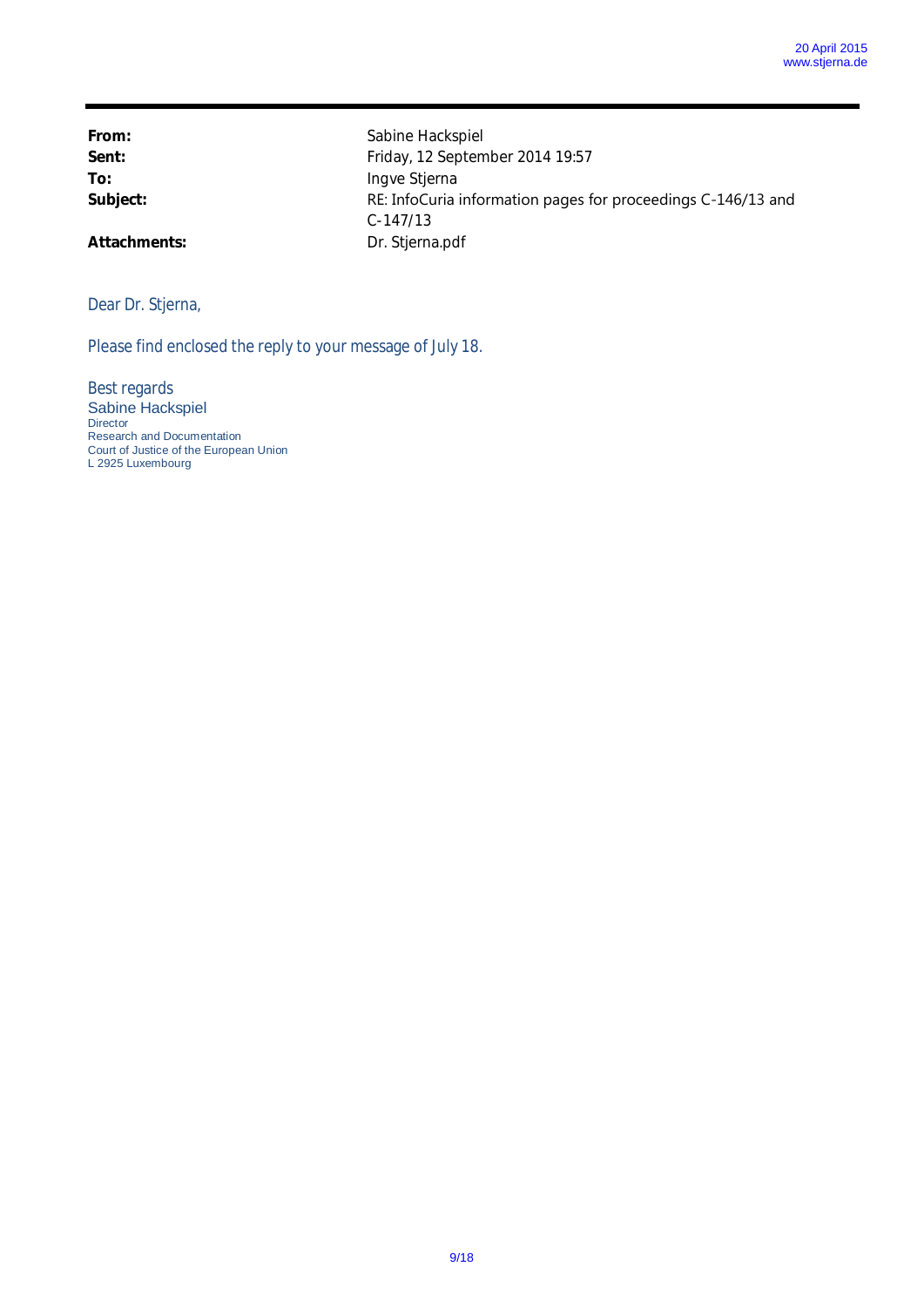

UROPOS SAJUNGOS TEISINGUMO TEISMAS AZ EURÓPAI UNIÓ BÍRÓSÁGA IL-QORTI TAL-GUSTIZZJA TAL-UNJONI EWROPEA HOF VAN JUSTITIE VAN DE EUROPESE UNIE TRYBUNAŁ SPRAWIEDLIWOŚCI UNII EUROPEJSKIEJ TRIBUNAL DE JUSTIÇA DA UNIÃO EUROPEIA CURTEA DE JUSTITIE A UNIUNII EUROPENE

**20 April 2015** 

www.stierna.de

**LUXEMBOERG** 

SÚDNY DVOR EURÓPSKEJ ÚNIE

SODIŠČE EVROPSKE UNIJE EUROOPAN UNIONIN TUOMIOISTUIN

EUROPEISKA UNIONENS DOMSTOL

СЪД НА ЕВРОПЕЙСКИЯ СЪЮЗ TRIBUNAL DE JUSTICIA DE LA UNIÓN EUROPEA SOUDNÍ DVŮR EVROPSKÉ UNIE DEN EUROPÆISKE UNIONS DOMSTOL GERICHTSHOF DER EUROPÄISCHEN UNION EUROOPA LIIDU KOHUS ΔΙΚΑΣΤΗΡΙΟ ΤΗΣ ΕΥΡΩΠΑΪΚΗΣ ΕΝΩΣΗΣ COURT OF JUSTICE OF THE EUROPEAN UNION COUR DE JUSTICE DE L'UNION EUROPÉENNE CÚIRT BHREITHIÚNAIS AN AONTAIS EORPAIGH CORTE DI GIUSTIZIA DELL'UNIONE EUROPEA EIROPAS SAVIENĪBAS TIESA

> Directorate of **Research and Documentation**

Herrn Rechtsanwalt Dr. Ingve Biörn Stierna, LL.M. Düsseldorf, Germany

Friday 12<sup>th</sup> September 2014

Dear Doctor Stierna,

Thank you for your e-mail of July 18<sup>th</sup>. In it, you raise a new set of questions with regard to which I can give you the following additional general elements :

The purpose of the section 'notes on academic writings' is to provide references to doctrinal comments on the case law of the three European Union courts.

In substance, for a note to be listed in this section of the Court's site it must meet three requirements:

- it must be published in a periodical which the Court's Library subscribes to (or in a "Festschrift" or other publication in the Library)
- it must be prima facie identifiable by our staff as a doctrinal note dealing specifically with a case or a set of cases of the European Union Courts
- it must prima facie provide a minimum of legal analysis and go beyond a simple summary or reproduction of the decision which constitutes its object.

According to these criteria, more than 2500 references to case notes are inserted in the database every year. It goes without saying that it is not possible to have an in depth analysis or evaluation of the content of each note at the time of selection. Errors may occur and, if they are noticed later on, need to be corrected.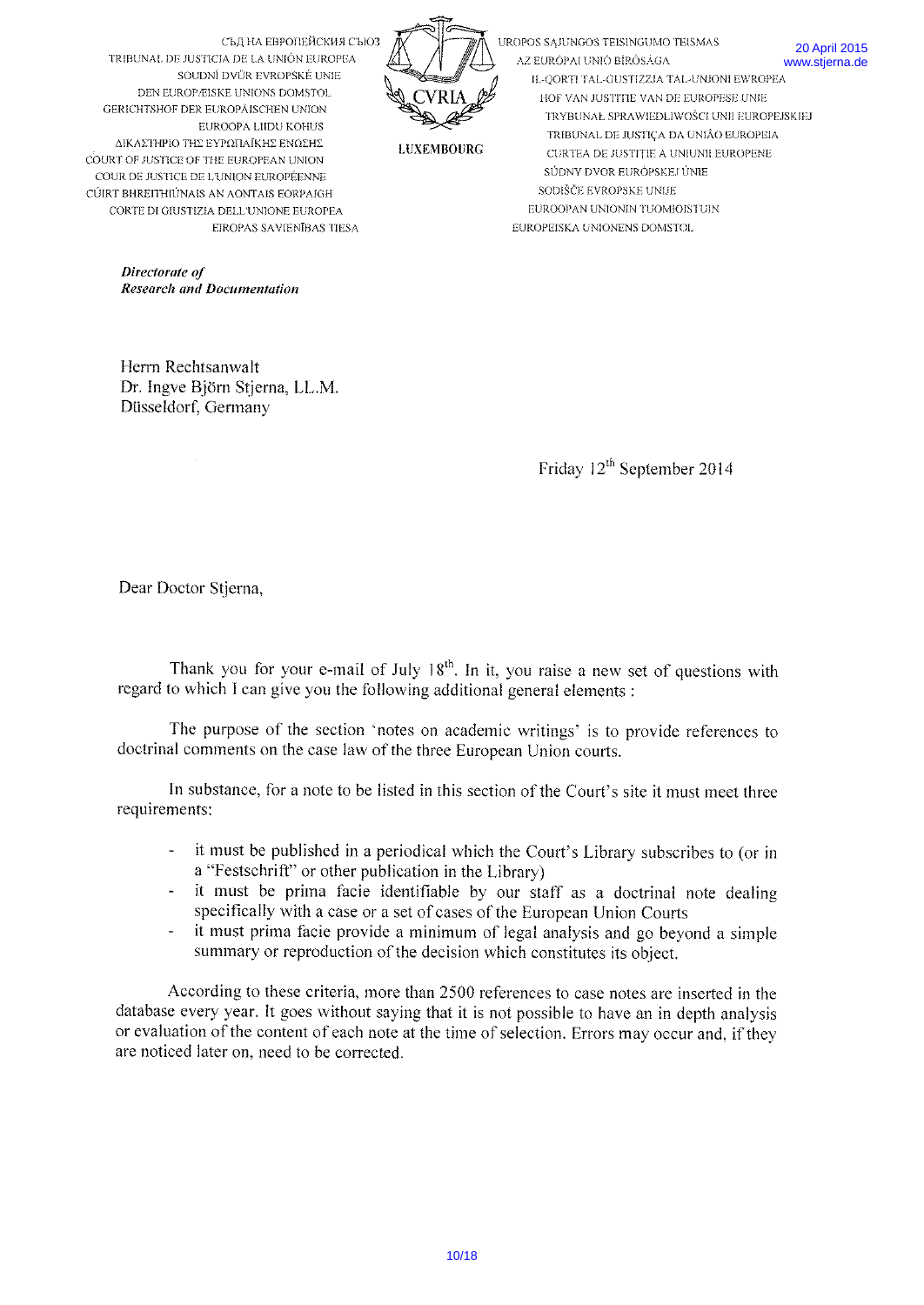Concerning the technical aspects raised in your second and fourth questions, the system feeding the Infocuria page does not permit the tracing of old entries which have been suppressed from the databases feeding the site.

Hoping these clarifications may help you in overcoming the few remaining uncertainties which you expressed concerning the operation of the Court's website, I remain, with best regards

Yours sincerely

Sabine Hackspiel Director Research and Documentation Directorate

L-2925 LUXEMBOURG TELEPHONE: TELEFAX: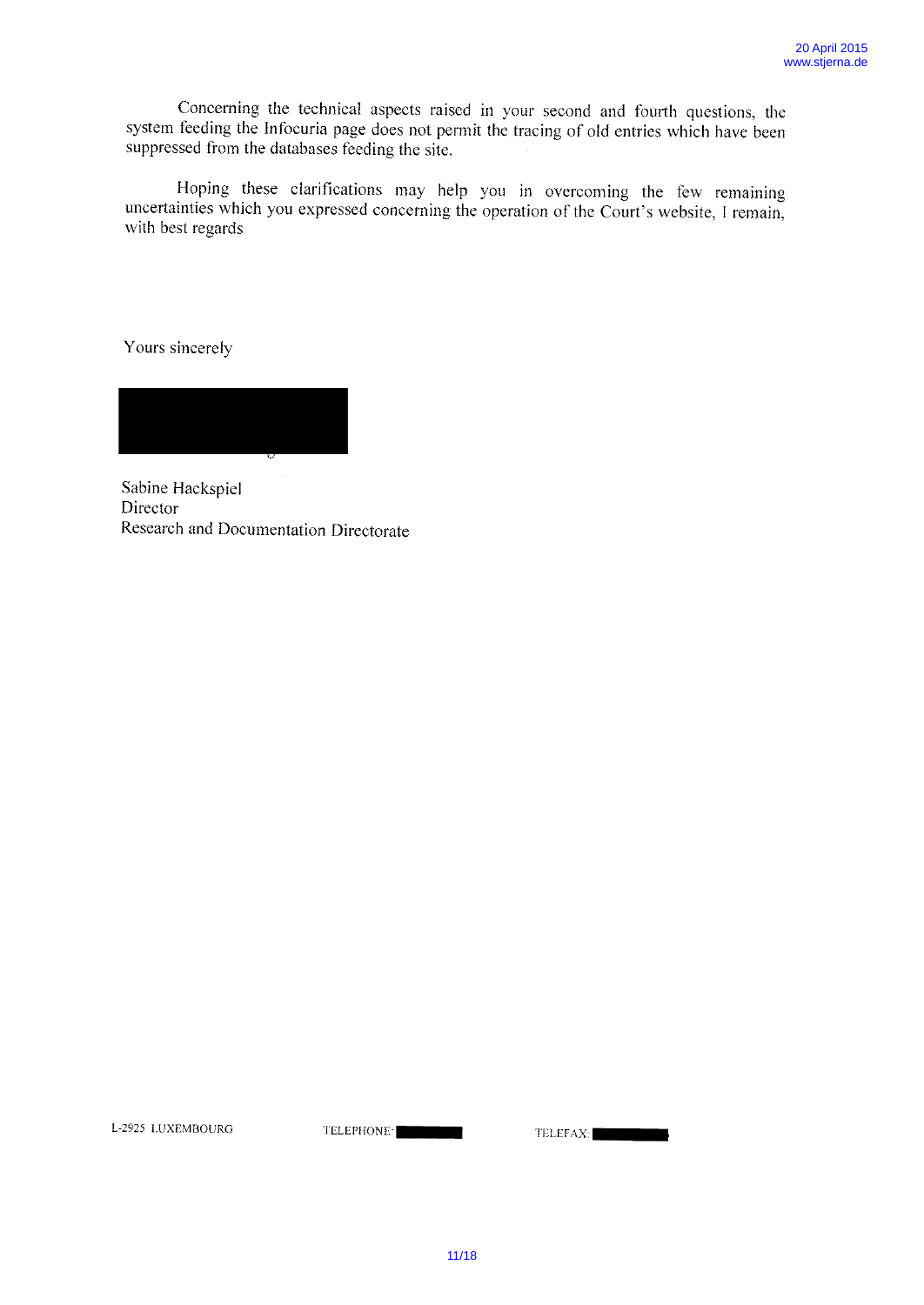| From:    | Ingve Stjerna                                                |
|----------|--------------------------------------------------------------|
| Sent:    | Monday, 22 September 2014 08:05                              |
| To:      | Sabine Hackspiel                                             |
| Subject: | RE: InfoCuria information pages for proceedings C-146/13 and |
|          | $C-147/13$                                                   |

thank you very much for your letter of 12 September 2014. I am surprised that it took you two months to reply to my few questions, all the more since your brief message leaves most of them unaddressed and instead rather provides statements of a more general nature.

As to my first set of questions on what is required for an article to be listed in section "Notes on Academic Writings", you explain that this was dependent on three conditions, namely that (1) it would have to be published in a periodical subscribed to by the Court's library, (2) the library staff would have to be able to identify it as a doctrinal note on case law of the Union courts, and (3) it would have to go beyond a mere summary and contain a minimum of legal analysis.

On my second question, you state that it would technically not be possible to trace old entries which were subsequently "suppressed" from section "Notes on Academic Writings", so that it was not possible to identify the article which was replaced by that of Prof. Tilmann.

In terms of my third question concerning the reasons for the removal of Prof. Tilmann's article after, initially, its listing had apparently been considered appropriate, you seem to indicate that this was an "error" and that the article was removed as a matter of "error correction".

With regard to my fourth question on the exact timing of the listing and removal of Prof. Tilmann's article, you appear to be saying that this could not be traced, due to the technical limitations already referred to in relation to my second question.

As to the requirements for listing an article in section "Notes on Academic Writings", the statements provided in your letters of 11 July 2014 and 12 September 2014 seem not to be fully consistent with information given by the Research and Documentation Directorate (RDD) on the same issue earlier this year. I have been informed that in an earlier reply on the question what these requirements are, the RDD has advised that to be eligible for listing, apart from focusing on a specific case, an article must not comment on sensitive procedural issues or disclose positions and arguments of the parties to the proceedings in question. As your letters of 11 July 2014 and of 12 September 2014 are silent insofar, is my understanding correct that such requirement of nondisclosure of sensitive procedural issues and party positions does not exist and did not exist at the time when the decision was made to list the article by Prof. Tilmann?

Furthermore, as to the timing of the initial listing and subsequent removal of Prof. Tilmann's article you have stated in your letter of 11 July 2014 that "following its initial removal, the article reappeared on the Court's website for a short period" (my emphasis). How is it possible to make that statement if, as you now claim in your letter of 12 September 2014, your system does not allow to trace the date and time of listings?

I would be grateful if you could clarify these aspects.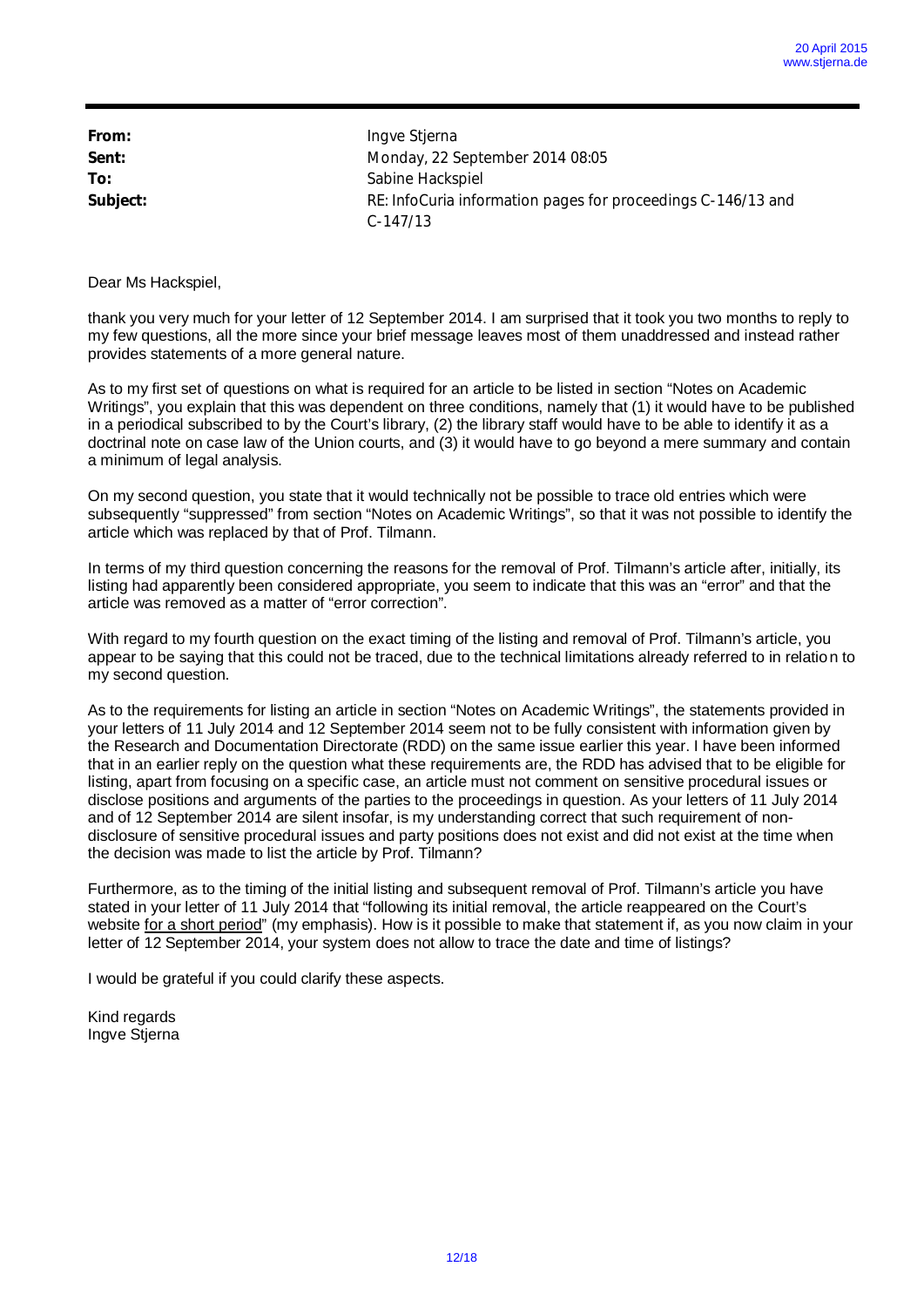| From:        | Ingve Stjerna                                                              |
|--------------|----------------------------------------------------------------------------|
| Sent:        | Monday, 6 October 2014 07:33                                               |
| To:          | Sabine Hackspiel                                                           |
| Cc:          | <b>Ruediger Stotz</b>                                                      |
| Subject:     | RE: InfoCuria information pages for proceedings C-146/13 and<br>$C-147/13$ |
| Attachments: | Dr Stjerna.pdf; Dr. Stjerna.pdf                                            |

since my e-mail of 18 July 2014, nearly three months have passed while the questions raised therein remain essentially unanswered. The same applies to the additional issues raised in my e-mail of 22 September 2014. I will wait further for feedback and answers until the end of this week, i. e. until Friday, 10 October 2014. Should I not receive any reply by then, I will assume that you do not intend to provide further answers.

In his function as the responsible Director-General, I also copy Prof. Stotz on this e-mail in case he should not yet be familiar with our previous correspondence and the subject matter in question.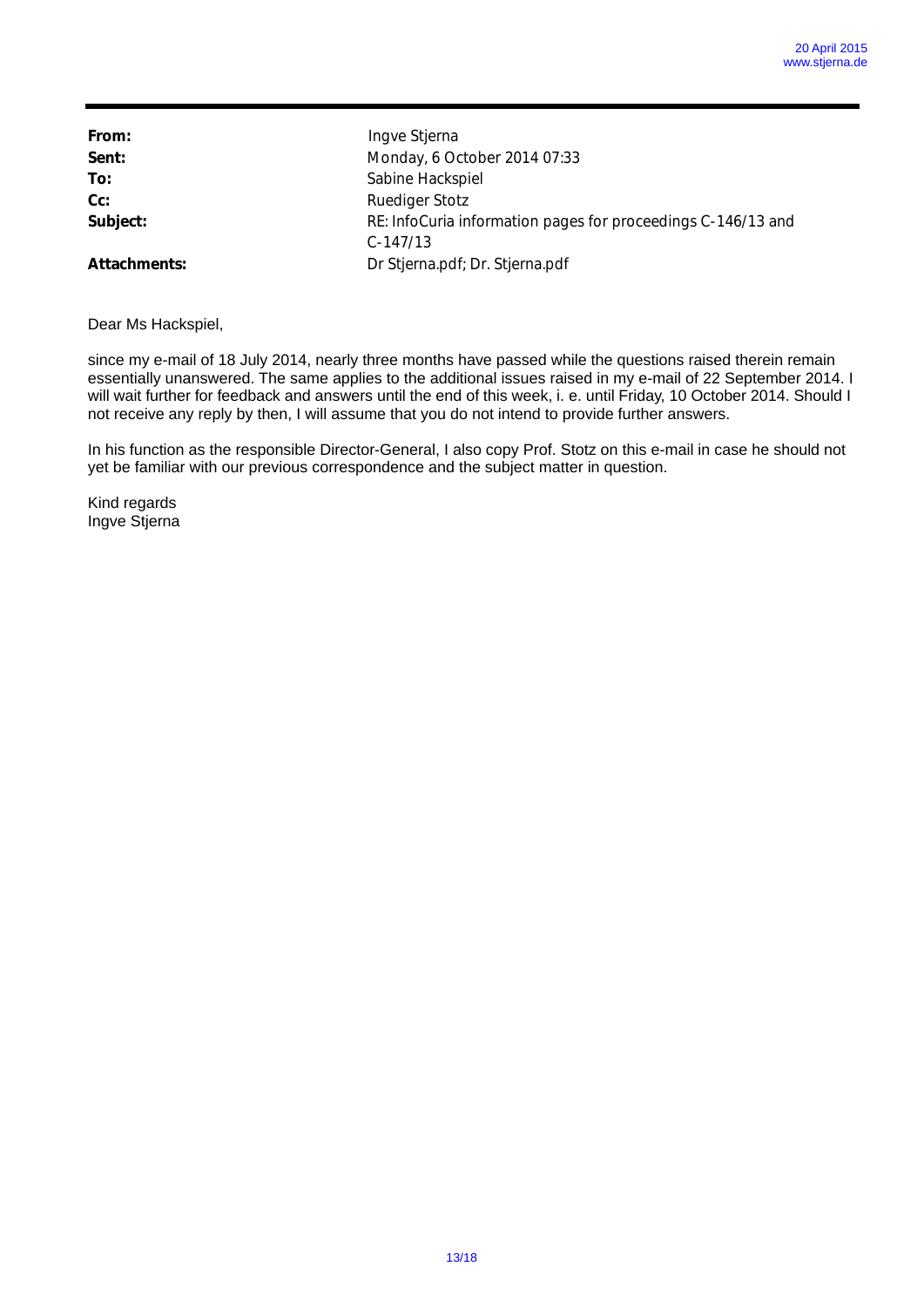From: Sabine Hackspiel Sent: **Monday, 13 October 2014 12:41** To: Ingve Stjerna **Cc:** Ruediger Stotz Subject: **RE:** InfoCuria information pages for proceedings C-146/13 and C-147/13 **Attachments:** Dr Stjerna.pdf

Dear Dr. Stjerna, Please find enclosed the reply to your message of september 22d.

Best regards Sabine Hackspiel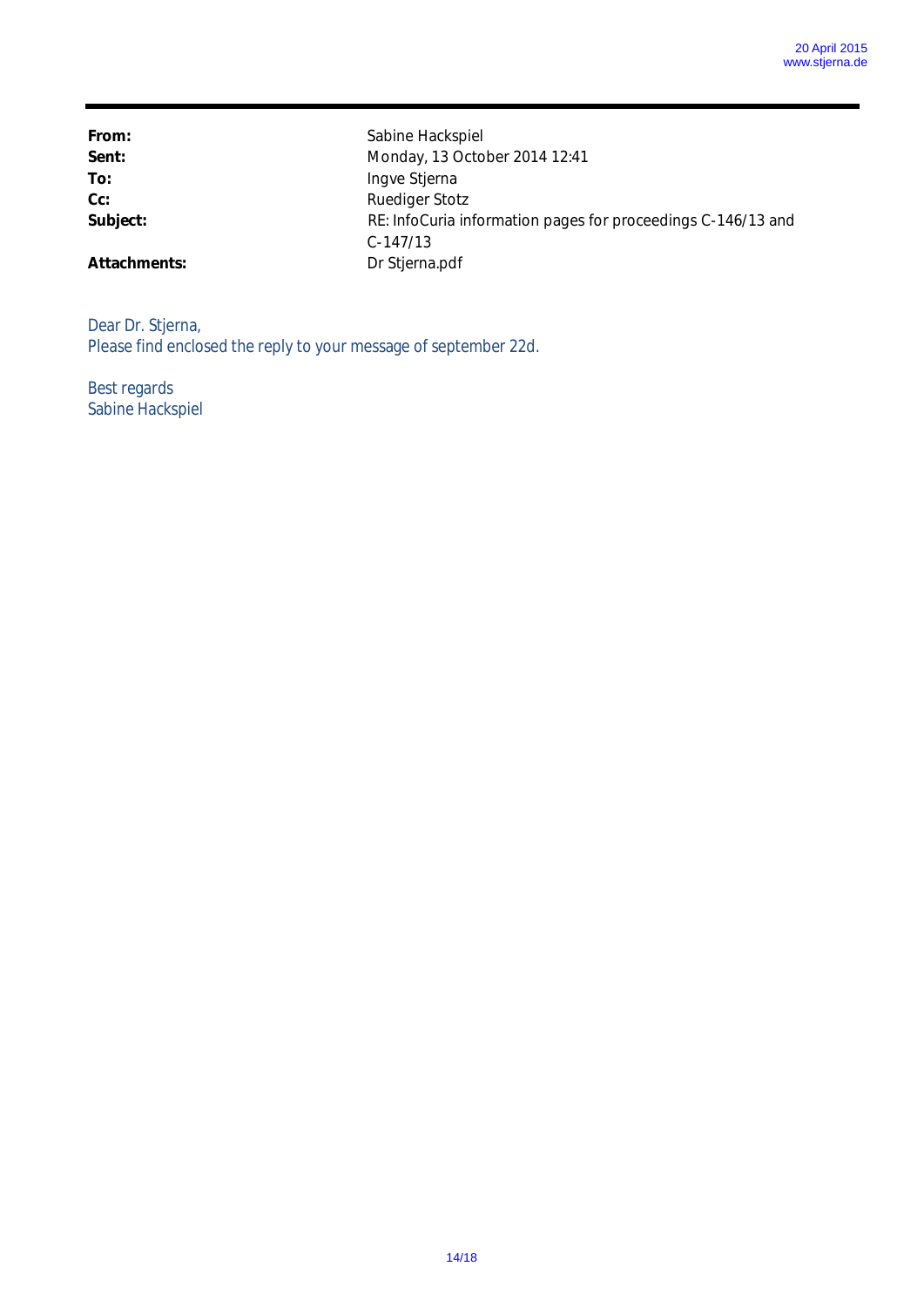

UROPOS SAJUNGOS TEISINGUMO TEISMAS AZ EURÓPAI UNIÓ BÍRÓSÁGA IL-OORTI TAL-GUSTIZZJA TAL-HNIONI EWROPEA HOF VAN JUSTITIE VAN DE EUROPESE UNIE TRYBUNAŁ SPRAWIEDLIWOŚCI UNII EUROPEJSKIEJ TRIBUNAL DE JUSTICA DA UNIÃO EUROPEIA CURTEA DE JUSTITIE A UNIUNII EUROPENE SÚDNY DVOR EURÓPSKEJ ÚNIE

SODIŠČE EVROPSKE UNIJE

EUROPEISKA UNIONENS DOMSTOL

EUROOPAN UNIONIN TUOMIOISTUIN

**20 April 2015** www.stierna.de

TRIBUNAL DE JUSTICIA DE LA UNIÓN EUROPEA SOUDNÍ DVŮR EVROPSKÉ UNIE DEN EUROPÆISKE UNIONS DOMSTOL GERICHTSHOF DER EUROPÄISCHEN UNION EUROOPA LIIDU KOHUS ΔΙΚΑΣΤΗΡΙΟ ΤΗΣ ΕΥΡΩΠΑΪΚΗΣ ΕΝΩΣΗΣ COURT OF JUSTICE OF THE EUROPEAN UNION COUR DE JUSTICE DE L'UNION EUROPÉENNE CÚIRT BHREITHIÚNAIS AN AONTAIS EORPAIGH CORTE DI GIUSTIZIA DELL'UNIONE EUROPEA EIROPAS SAVIENĪBAS TIESA

> Directorate of **Research and Documentation**

Herrn Rechtsanwalt Dr. Ingve Björn Stierna, LL.M. Düsseldorf, Germany

Monday 13<sup>th</sup> October 2014

Dear Doctor Stjerna,

Thank you for you e-mails of September  $22<sup>nd</sup>$  and October 6<sup>th</sup> in which -yet againyou address the issue of the information available in the Court's website as regards the proceedings in cases C-146/13 and C-147/13.

Having already given you rather detailed answers to the numerous questions you asked in this context, I shall emphasize that this will be the last set of explanations that I shall provide on this subject.

The criteria for an article to be listed in section 'Notes on Academic Writings' of the Court's website have been set out clearly in my letter of September 12<sup>th</sup>. Surely, there might be objective reasons which may render it inappropriate to list certain notes despite the fact that they prima facie meet those criteria. As 1 am quite sure you will understand, it is, however, impossible to identify a priori all those objective reasons in an exhaustive manner.

As I have already pointed out, it is not possible, for practical reasons pertaining to the way the process of selection of notes is organized, to systematically verify in all cases the actual presence of such objective reasons for each individual note selected. Nonetheless, if and when we identify those reasons at a later stage we draw, it goes without saying, the necessary consequences.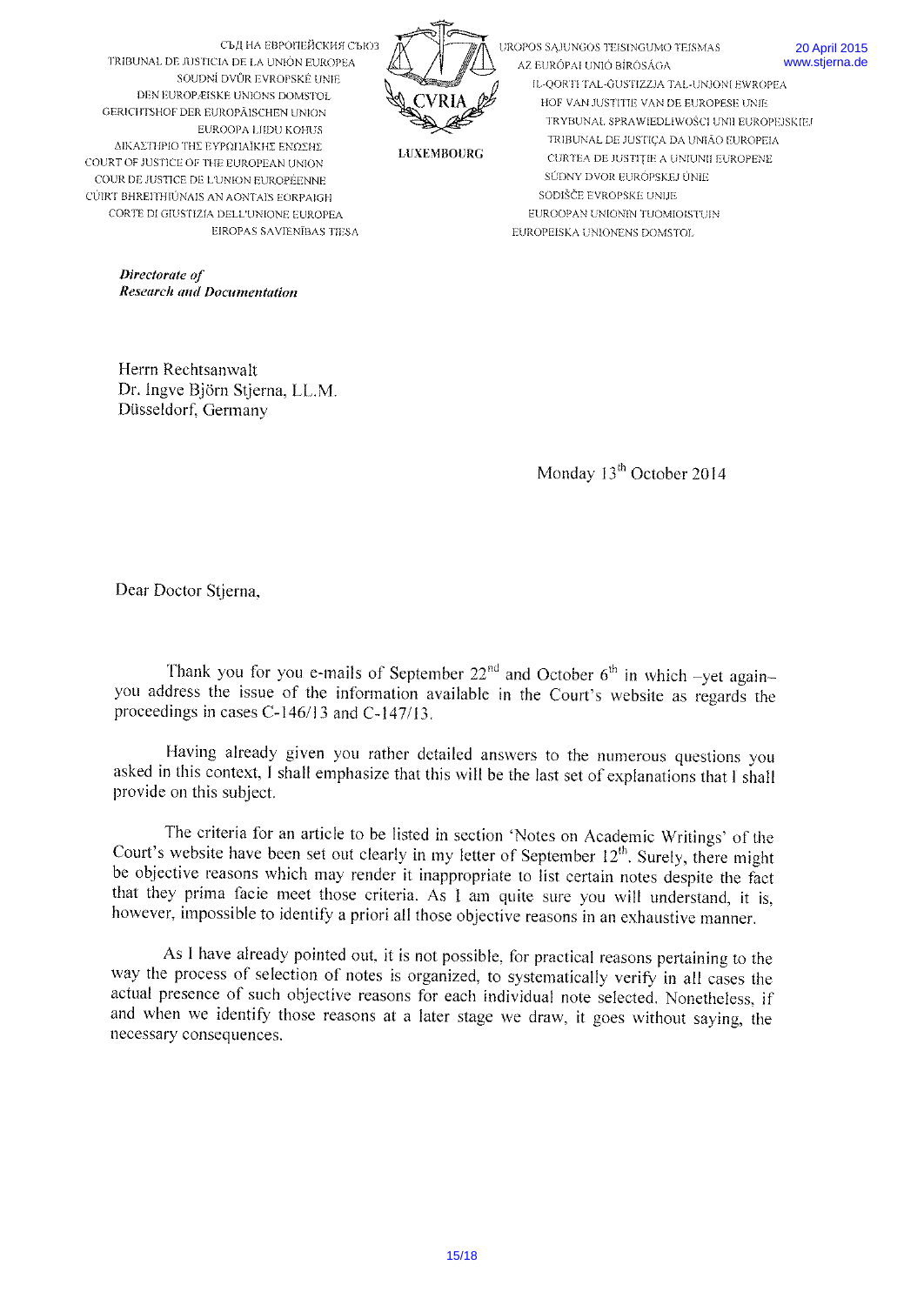Experience shows, in this context, that this kind of situation may arise notably as regards notes focusing on pending proceedings. In light of this and given also that, as stressed in my previous letter, <sup>a</sup> case-by-case examination of all notes is simply not workable, the decision has recently been taken that notes coming within this category — into which Professor Tilmann's note falls — are not, as <sup>a</sup> matter of principle. to be listed in the Court's website.

Finally, as regards the last – technical – point you raise in your e-mail of September  $22<sup>nd</sup>$ , it is a fact that our system does not allow us to trace the references of notes suppressed from our records. If it is possible to state that, following its initial removal, Professor Tilmann's note reappeared on the Court's website for a short period, this is because people tend to have <sup>a</sup> recollection of events that don't happen frequently in their normal daily routine, such as, for the staff in charge of the Court's case note database, the suppression of data or the unexpected reappearance of data suppressed. It is also normal that this recollection does not include the exact date when such events occurred. This is why <sup>I</sup> am also quite confident that it is exact to say that no other article concerning the proceedings in cases C-146/13 and C-147/13 has been suppressed from the Court's website.

<sup>1</sup> trust that you will understand that we cannot in all propriety take this discussion any further.

Yours sincerely.

Sabine Hackspiel Director Research and Documentation Directorate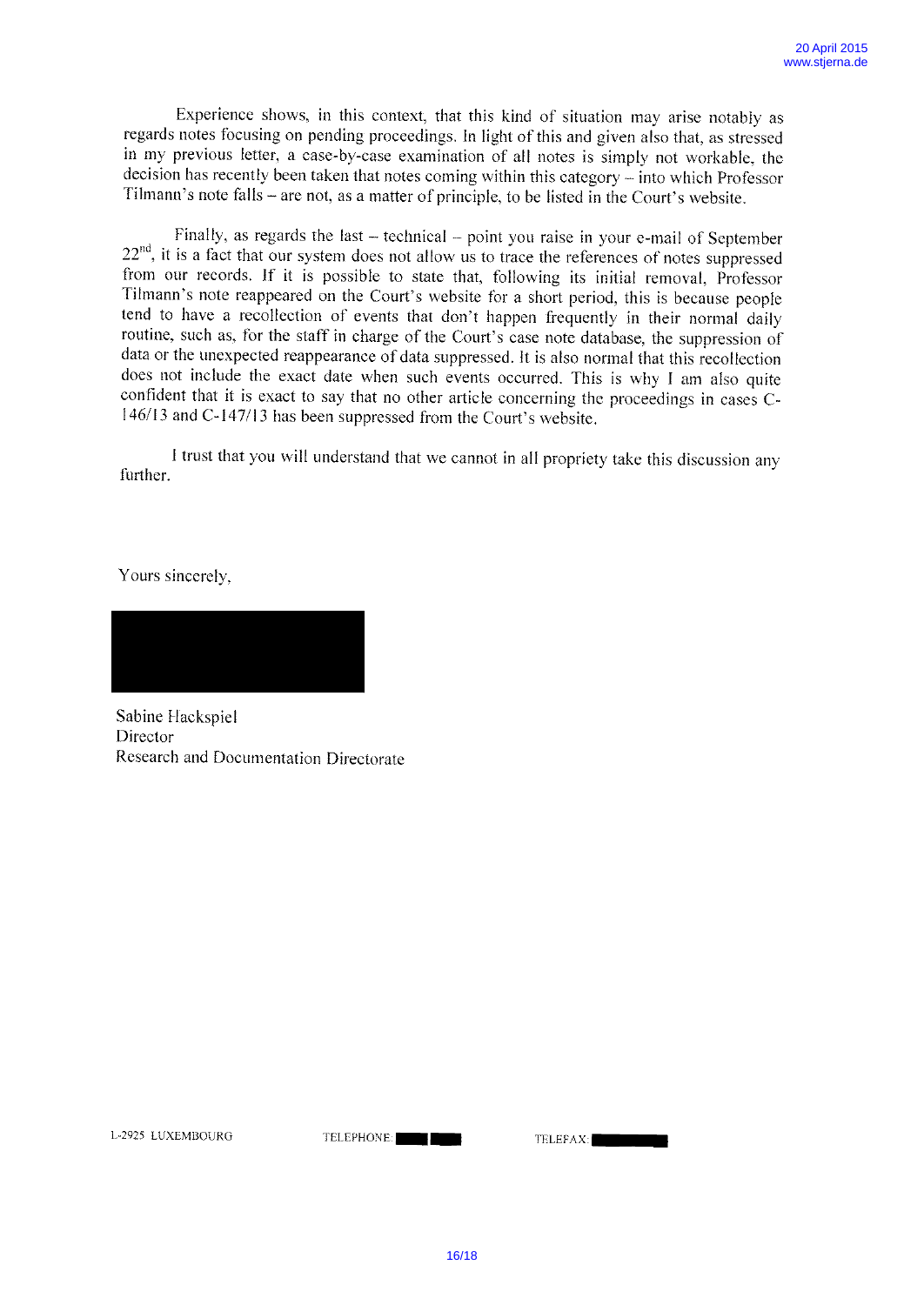| From:    | Ingve Stjerna                                                |
|----------|--------------------------------------------------------------|
| Sent:    | Monday, 20 October 2014 08:08                                |
| To:      | Sabine Hackspiel                                             |
| $Cc$ :   | <b>Ruediger Stotz</b>                                        |
| Subject: | RE: InfoCuria information pages for proceedings C-146/13 and |
|          | $C-147/13$                                                   |

thank you very much for your letter dated 13 October 2014.

First of all, please allow me to briefly summarize my understanding of your comments:

In relation to my question concerning the position communicated by the Research and Documentation Directorate (RDD) – in writing – earlier this year that it was an essential requirement for an article to be listed in section "Notes on Academic Writings" that it must not comment on sensitive procedural issues or disclose positions and arguments of the parties to the proceedings in question, you merely reply that you had set out the listing criteria "clearly" in your letter of 12 September 2014. As the three criteria you mentioned in that letter do not include the aforementioned aspect, I understand that it is your position that there is and never was such requirement as mentioned before, despite the RDD's earlier statement to the contrary.

With regard to my question how it was possible to say that Prof. Tilmann's article had appeared on the Court's website only "for a short period" if, as you have indicated in your letter of 12 September 2014, the listing date and listing time of such articles were not recorded, you state that this resulted from the fact that the staff in charge of the database in question would have a specific recollection of Prof. Tilmann's article, as its suppression was an "unusual event" for them. Therefore, I understand that your respective statement is based on memories reproduced by members of your staff of events which have taken place months ago.

Finally, you remark in your letter that with regard to this "recollection" – i. e. said memories of your staff – it would be "exact to say" that prior to the listing of Prof. Tilmann's article, there was no other article listed concerning proceedings C-146/13 and C- 147/13. I have meanwhile come across the article which I saw listed in section "Notes on Academic Writings" of proceedings C-146/13 and C-147/13 at the beginning of this year before it was replaced by Prof. Tilmann's. It is the paper by Speyart, H.M.H.: Is er nu eindelijk een Unieoctrooipardon: "Europees octrooi met eenheidswerking"?, Nederlands tijdschrift voor Europees recht 2013, p. 135 ff.

You indicate that your letter of 13 October 2014 would be the last statement that you are prepared to give "on this subject" and that you could "not in all propriety take this discussion any further", stating that you had provided "rather detailed answers to the numerous questions" already. As a matter of fact, whether you reply to my requests or not is, of course, entirely up to you. However, you should understand that what I am trying to do now for more than three months is to obtain from you clarification on the circumstances underlying the listing of Prof. Tilmann's article on the Court's website which, if I may say so, appears to be as remarkable as the background of its preparation itself. That this has meanwhile developed into a discu ssion is largely due to your statements which rather seem to aim at "muddying the waters" instead of providing true explanations. It should be in your own interest and in that of the RDD to avoid any doubts in the impartiality of your work. I regret to say that the explanations you have offered so far raise more questions than they resolve.

If you allow me one final question: Do you know Prof. Tilmann personally?

I will wait for any further feedback from your side until the end of this week, i. e. until 24 October 2014. Should I not hear back from you, I will assume that you are indeed not prepared to provide any further comments.